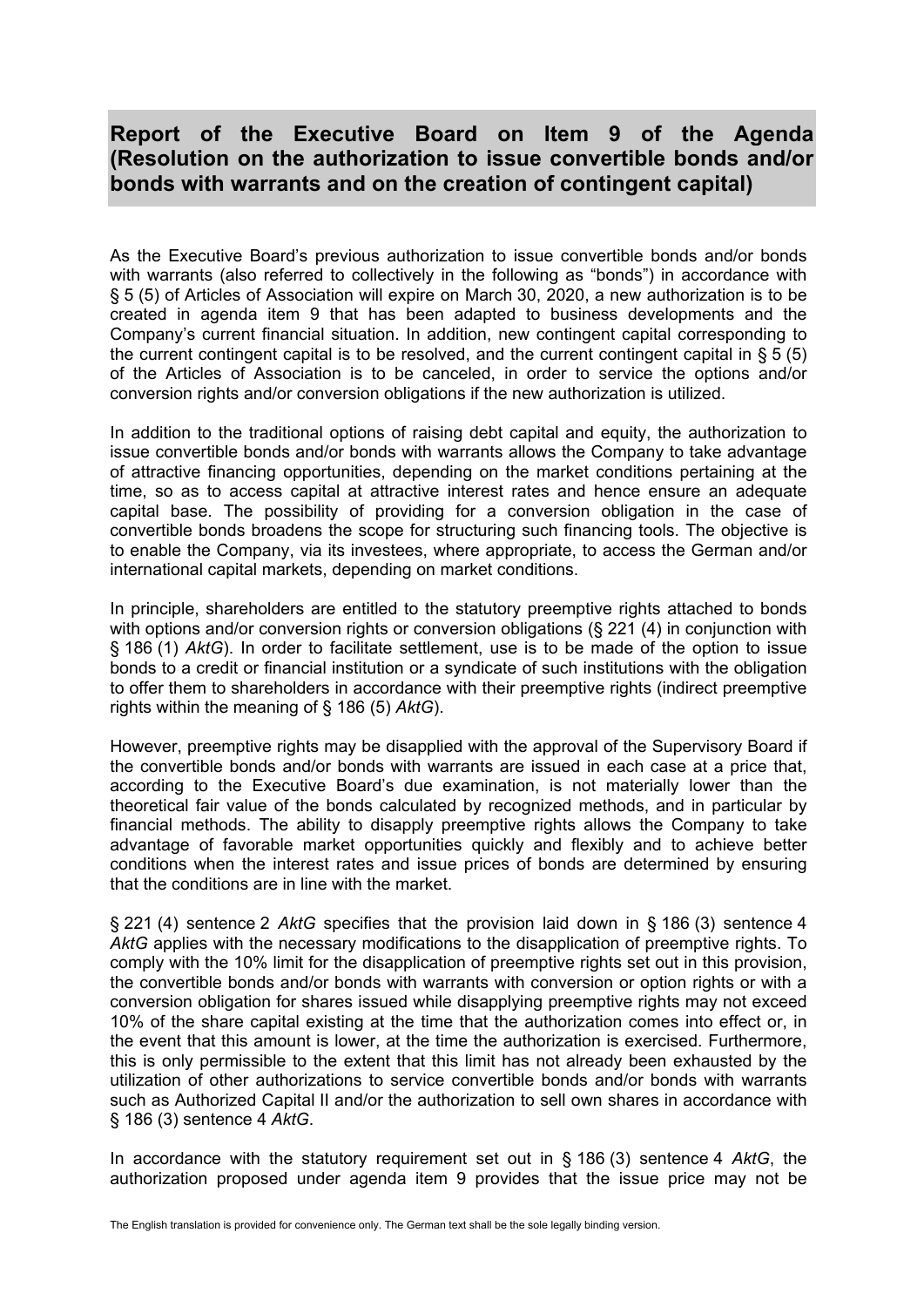significantly lower than the market price. This is intended to ensure that there is no significant economic dilution of the value of shareholders' shares (discount to the quoted market price). The likelihood of such a dilutive effect can be calculated by comparing the theoretical fair value of the bond with the issue price. The Executive Board is obliged to guarantee, by means of due examination, that the theoretical fair value of the bond is calculated by recognized methods, and in particular by financial methods. In this context, the Executive Board may obtain professional advice and the support of experts if it deems this necessary in a particular situation. If the issue price is not materially (i.e., not more than 5%) lower than the theoretical fair value of the convertible bonds or bonds with warrants at the time of issue, disapplication of preemptive rights is permitted within the meaning and purpose of § 186 (3) sentence 4 *AktG*. When making use of this authorization, the Executive Board will keep any discount to the then-quoted market price as low as possible given the prevailing market conditions at the time when the issue price is finalized. This takes account of the need to protect shareholders against a dilution of their shareholdings.

Please refer to the disclosures in the report of the Executive Board on item 6 of the agenda regarding the authorization to disapply shareholders' preemptive rights for fractions and for holders of convertible bonds and/or bonds with warrants, which shall also apply in this case with the necessary modifications.

The contingent capital is required to service the conversion or option rights, or conversion obligations relating to the convertible bonds and/or bonds with warrants with Beiersdorf shares, if the Company exercises its discretion not to utilize own shares. The conversion or option price for a share may not fall below 80% of the volume-weighted average market price of the shares on the ten stock exchange trading days preceding the resolution on the issue. Alternatively, the conversion or option price for a share can be determined on the basis of the volume-weighted average market price of the shares on the days when the subscription rights are traded (with the exception of the final two days of rights trading), whereby the conversion and option prices may not fall below 80% of this average price. Furthermore, provision may be made for the conversion ratio and/or the conversion price specified in the conversion terms and conditions to be variable, and for the conversion price to be determined within a range to be specified depending on the share price performance during the term of the bond. These options make it possible for the terms of the issue to be as close to the market as possible.

§ 193 (2) no. 3 *AktG* makes clear that it is sufficient to determine the minimum issue price or the basis for finalizing the issue price or the minimum issue price in the resolution by the Annual General Meeting on a contingent capital increase designed to issue convertible bonds (§ 192 (2) no. 1 *AktG*) or in the associated resolution in accordance with § 221 *AktG.* This also corresponds to the interpretation of the law by the Bundesgerichtshof (German Federal Supreme Court), which states that the executive board of an Aktiengesellschaft (German stock corporation) can be authorized by the Annual General Meeting to determine the issue price of new shares in line with current capital market conditions when issuing convertible bonds. This enables the Executive Board to make flexible use of convertible bonds. The proposed authorization is in line with the legislation and with the current interpretation of the law by the Bundesgerichtshof, which give the Executive Board the necessary freedom when issuing convertible bonds and/or bonds with warrants, and therefore provides for a minimum issue price of 80% of the market price, which is defined in detail, at the time the bonds are issued.

To further limit the total number of shares in the Company issued while disapplying preemptive rights and thus limit the dilution of shareholders as far as possible, the Executive Board may only disapply preemptive rights when issuing convertible bonds and/ or bonds with warrants to the extent that the total proportionate interest attributable to shares issued in connection with convertible bonds and/or bonds with warrants while disapplying